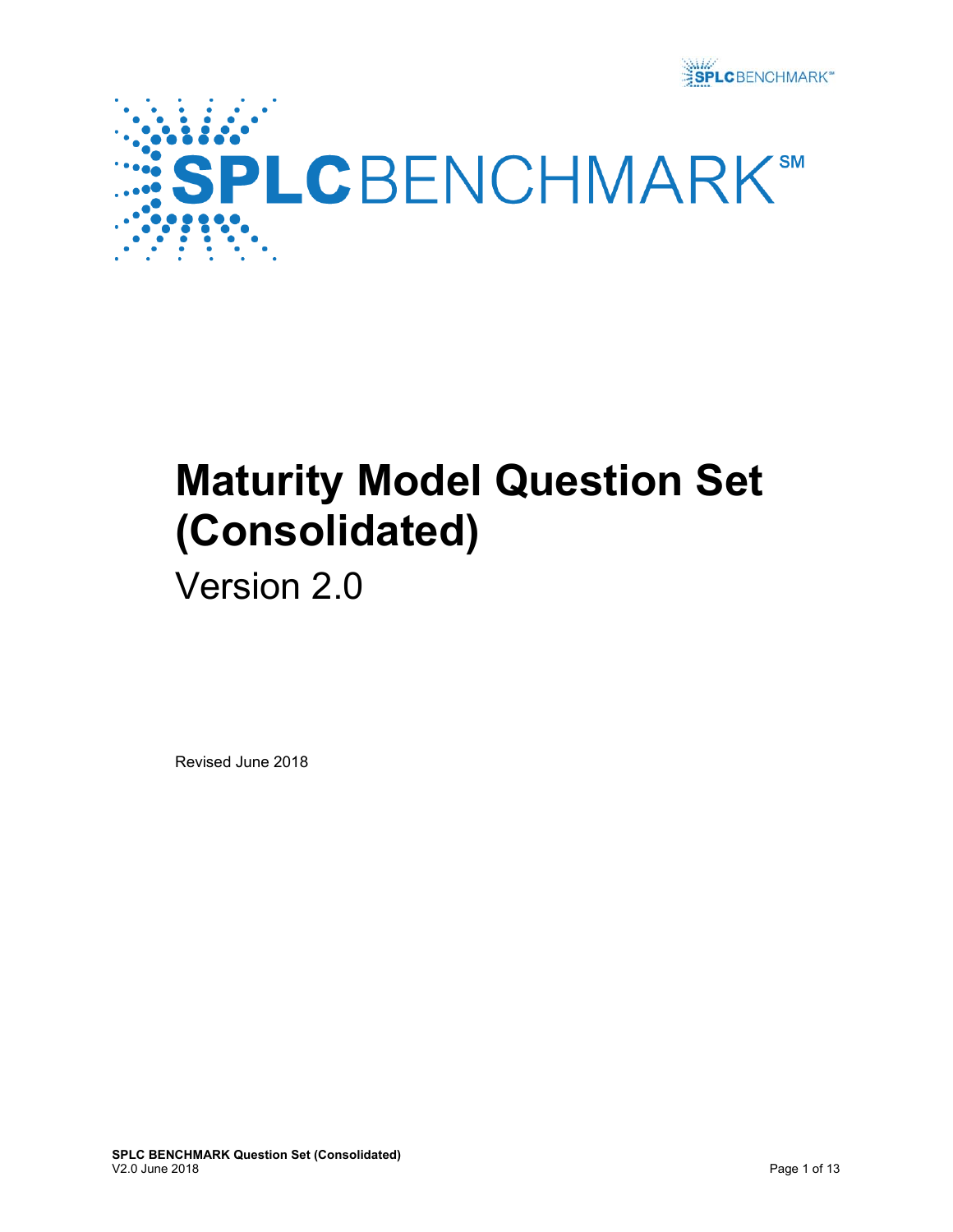

## **Principle #1: UNDERSTANDING**

An organization demonstrates leadership in sustainable purchasing through understanding. This section of SPLC BENCHMARK assesses the extent to which your organization understands the environmental, social, and economic impacts of its purchasing. This section includes *eight indicators*, as follows:

**Organization.** The organization has assessed the (positive and negative) environmental, social, and economic impacts of its purchasing.

- *U.1.1 Environmental Impacts Assessment*
- *U.1.2 Social Impacts Assessment*
- *U.1.3 Economic Impacts Assessment*
- *U.1.4 Leadership's Understanding*

**Employee / Buyer.** Staff understand how to improve the relevant environmental, social, and economic performance of the purchasing they influence.

*U.2.1 Staff Awareness*

**Supplier / Stakeholder.** The organization's assessment of the environmental, social, and economic performance of its purchasing includes input from all relevant suppliers and external stakeholders.

- *U.3.1 Supplier Input*
- *U.3.2 Stakeholder Input*
- *U.3.3 Multi-stakeholder Collaboration*

#### **U.1.1 Environmental Impact Assessment**

**How does your organization determine the range of environmental impacts included in its sustainable purchasing policy or program?** 

| I FADING          | The scope includes all relevant impacts identified and prioritized<br>through analysis conducted by peers, industry, civil society<br>organizations, or other external parties. |
|-------------------|---------------------------------------------------------------------------------------------------------------------------------------------------------------------------------|
| <b>IMPROVING</b>  | A process for identifying and prioritizing emerging impacts in an<br>ongoing way is systematized and resourced.                                                                 |
| <b>DEVELOPING</b> | The scope includes relevant impacts identified and prioritized through a<br>careful investigation and stakeholder engagement.                                                   |
| <b>INITIATING</b> | The scope includes non-regulatory issues identified on an ad hoc<br>basis.                                                                                                      |

None of the Above *Not Applicable. I don't know. Something else.* 

#### **Which of the following environmental impacts has your organization identified and prioritized for influence through sustainable purchasing? You may select more than one.**

 $\Box$  freshwater pollution  $\Box$  greenhouse gas emissions

- $\Box$  biodiversity preservation
- $\Box$  climate adaptation

 $\Box$  desertification  $\Box$  eutrophication

- $\Box$  resource optimization
- $\Box$  soil health stewardship □ acidification
- $\Box$  land use change
	- □ marine pollution
	- □ ozone depletion

 $\Box$  habitat depletion □ human health impacts

- $\Box$  radiation pollution
- $\square$  resource depletion
- smog
- □ waste
- □ water consumption  $\Box$  Other: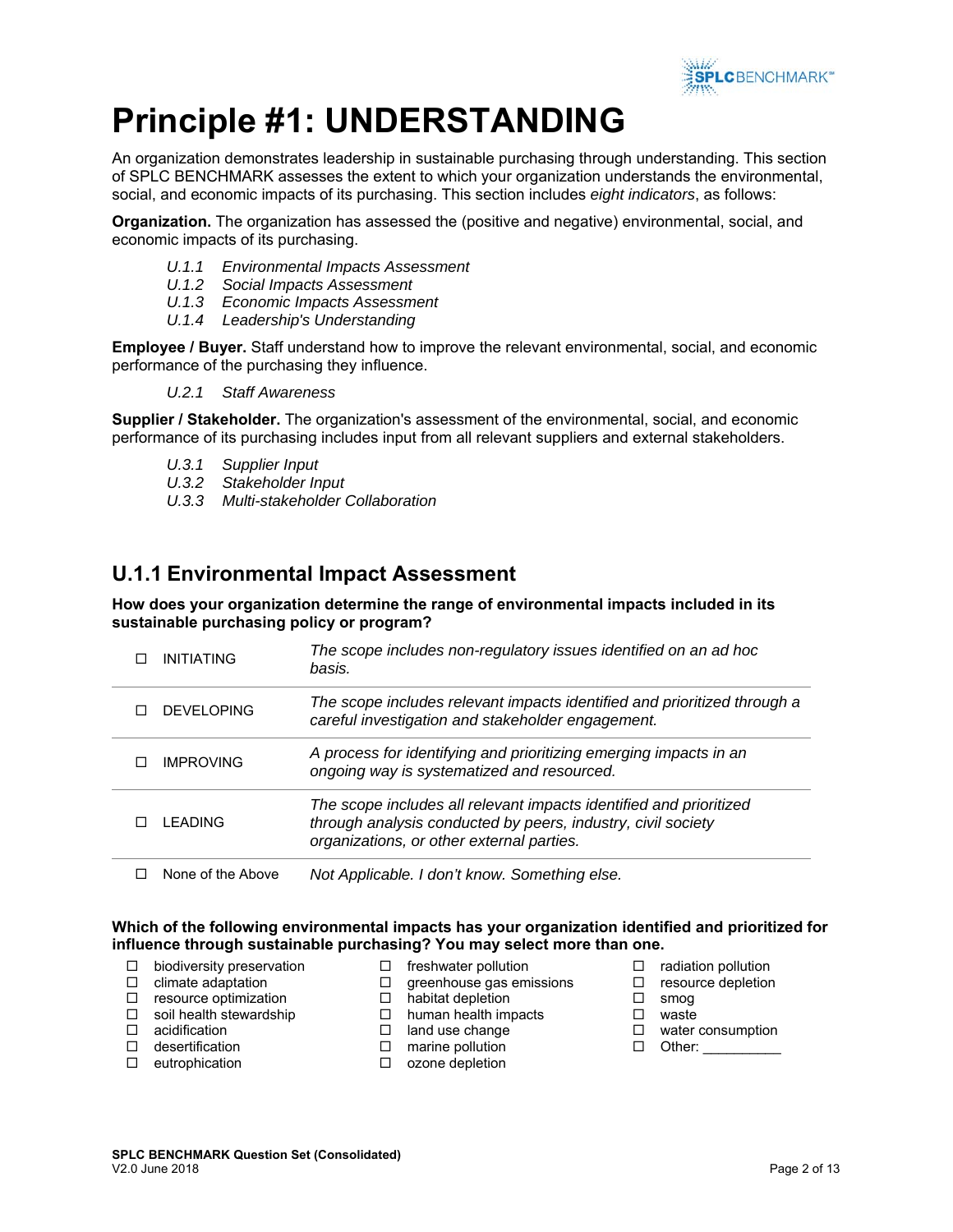

## **U.1.2 Social Impacts Assessment**

**How does your organization determine the range of social impacts included in its sustainable purchasing policy or program?** 

| INITIATING           | The scope includes non-regulatory issues identified on an ad hoc basis.                                                                                                         |
|----------------------|---------------------------------------------------------------------------------------------------------------------------------------------------------------------------------|
| DEVELOPING           | The scope includes relevant impacts identified and prioritized through a<br>careful investigation and stakeholder engagement.                                                   |
| <b>IMPROVING</b>     | A process for identifying and prioritizing emerging impacts in an ongoing<br>way is systematized and resourced.                                                                 |
| I FADING             | The scope includes all relevant impacts identified and prioritized through<br>analysis conducted by peers, industry, civil society organizations, or other<br>external parties. |
| None of the<br>Above | Not Applicable. I don't know. Something else.                                                                                                                                   |

#### **Which of the following social impacts has your organization identified and prioritized for influence through sustainable purchasing? You may select more than one.**

|        | anti-discrimination         |   | grievance & remedy             | training and education       |
|--------|-----------------------------|---|--------------------------------|------------------------------|
| П      | community engagement        |   | processes                      | worker rights                |
| $\Box$ | diversity/equal opportunity |   | human rights                   | child labor                  |
| п      | employee engagement         |   | indigenous rights              | forced/compulsory labor      |
| п      | equal remuneration          |   | occupational health & safety   | human trafficking            |
|        | fair trade                  | □ | right to collective bargaining | sourcing from conflict zones |
| П      | freedom of association      |   | sustainable compensation       | Other:                       |

## **U.1.3 Economic Impacts Assessment**

**How does your organization determine the range of economic impacts included in its sustainable purchasing policy or program?** 

| <b>INITIATING</b> | The scope includes non-regulatory issues identified on an ad hoc basis.                                                                                                         |
|-------------------|---------------------------------------------------------------------------------------------------------------------------------------------------------------------------------|
| <b>DEVELOPING</b> | The scope includes relevant impacts identified and prioritized through a<br>careful investigation and stakeholder engagement.                                                   |
| <b>IMPROVING</b>  | A process for identifying and prioritizing emerging impacts in an ongoing<br>way is systematized and resourced.                                                                 |
| I FADING          | The scope includes all relevant impacts identified and prioritized through<br>analysis conducted by peers, industry, civil society organizations, or other<br>external parties. |
| None of the       | Not Applicable, I don't know. Something else                                                                                                                                    |

Above *Not Applicable. I don't know. Something else.* 

#### **Which of the following economic impacts has your organization identified and prioritized for influence through sustainable purchasing? You may select more than one.**

- $\Box$  fair dealings
- $\Box$  innovation research / investment
- $\Box$  conflicts of interest □ corruption (bribery,
- extortion…)
- $\Box$  open competition
- dividing territories □
- $\Box$  transparency of information
	- □ dumping<br>□ exclusive exclusive dealing  $\Box$  misleading market claims
- $\square$  use of diverse suppliers  $\square$  use of HUB zones
- $\square$  use of local suppliers
	- □ monopoly (seller collusion)
- $\Box$  monopsony (buyer collusion)
- □ patent misuse
- $\Box$  price fixing
- □ product tying
- $\Box$  refusal to deal
- $\Box$  Other:
- **SPLC BENCHMARK Question Set (Consolidated)** V2.0 June 2018 Page 3 of 13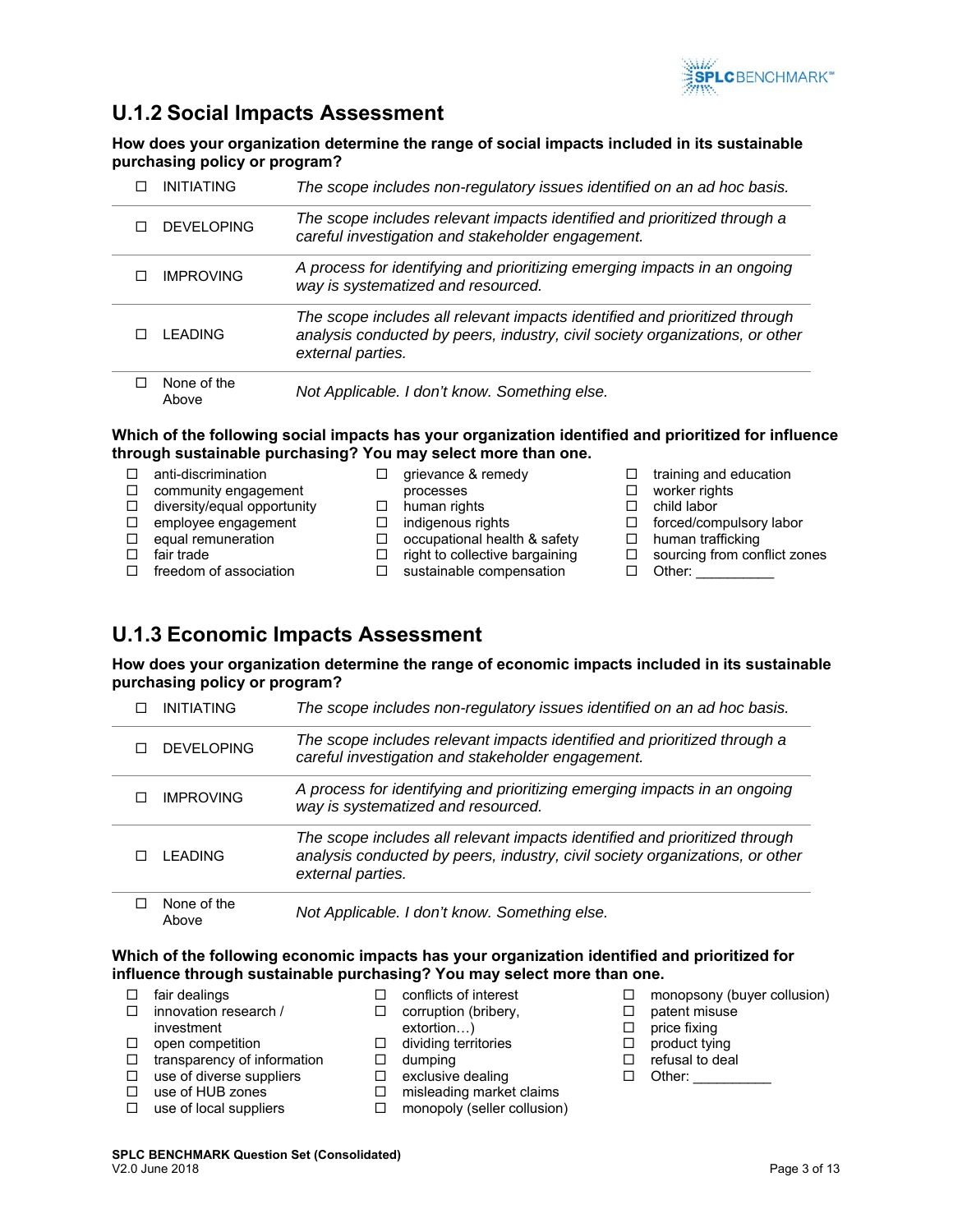

## **U.1.4 Leadership's Understanding**

**To what extent does senior leadership have a prioritized understanding of opportunities?** 

| <b>INITIATING</b><br>п | Executive-level understanding of sustainable purchasing impacts and<br>opportunities is ad hoc.                                                         |
|------------------------|---------------------------------------------------------------------------------------------------------------------------------------------------------|
| DEVELOPING             | Executive leadership is included in the strategic prioritization process.                                                                               |
| <b>IMPROVING</b>       | Ongoing strategic prioritization of impacts and opportunities is led or<br>sponsored by a senior executive.                                             |
| I FADING<br>п          | Executive leadership communicates prioritization of impacts and<br>opportunities to organization's highest governing body (e.g., Board,<br>legislature) |
| None of the Above      | Not Applicable. I don't know. Something else.                                                                                                           |

#### **U.2.1 Staff Awareness**

**To what extent do relevant staff know how to identify and take action on opportunities to improve the sustainability of the purchasing they influence?** 

| <b>INITIATING</b>    | Efforts to raise awareness and provide guidance are ad hoc.                                         |
|----------------------|-----------------------------------------------------------------------------------------------------|
| DEVELOPING           | Some relevant staff receive formal guidance on how to identify and<br>take action on opportunities. |
| <b>IMPROVING</b>     | A formal process exists for documenting and disseminating lessons<br>learned in ongoing way.        |
| I FADING             | All relevant staff receive guidance on how to identify and take action<br>on opportunities.         |
| None of the<br>Above | Not Applicable. I don't know. Something else.                                                       |

### **U.3.1 Supplier Input**

**To what extent is the organization's understanding informed by suppliers?** 

| <b>INITIATING</b>    | No formal program exists to solicit supplier input, but unsolicited input is<br>reviewed and considered.                          |
|----------------------|-----------------------------------------------------------------------------------------------------------------------------------|
| DEVELOPING           | Input from suppliers is solicited on an ad hoc basis.                                                                             |
| <b>IMPROVING</b>     | Input from suppliers is solicited in a systematic and ongoing way.                                                                |
| I FADING             | Input from suppliers is reviewed as part of high-level dialogues with<br>suppliers, such as Annual or Quarterly Business Reviews. |
| None of the<br>Above | Not Applicable. I don't know. Something else.                                                                                     |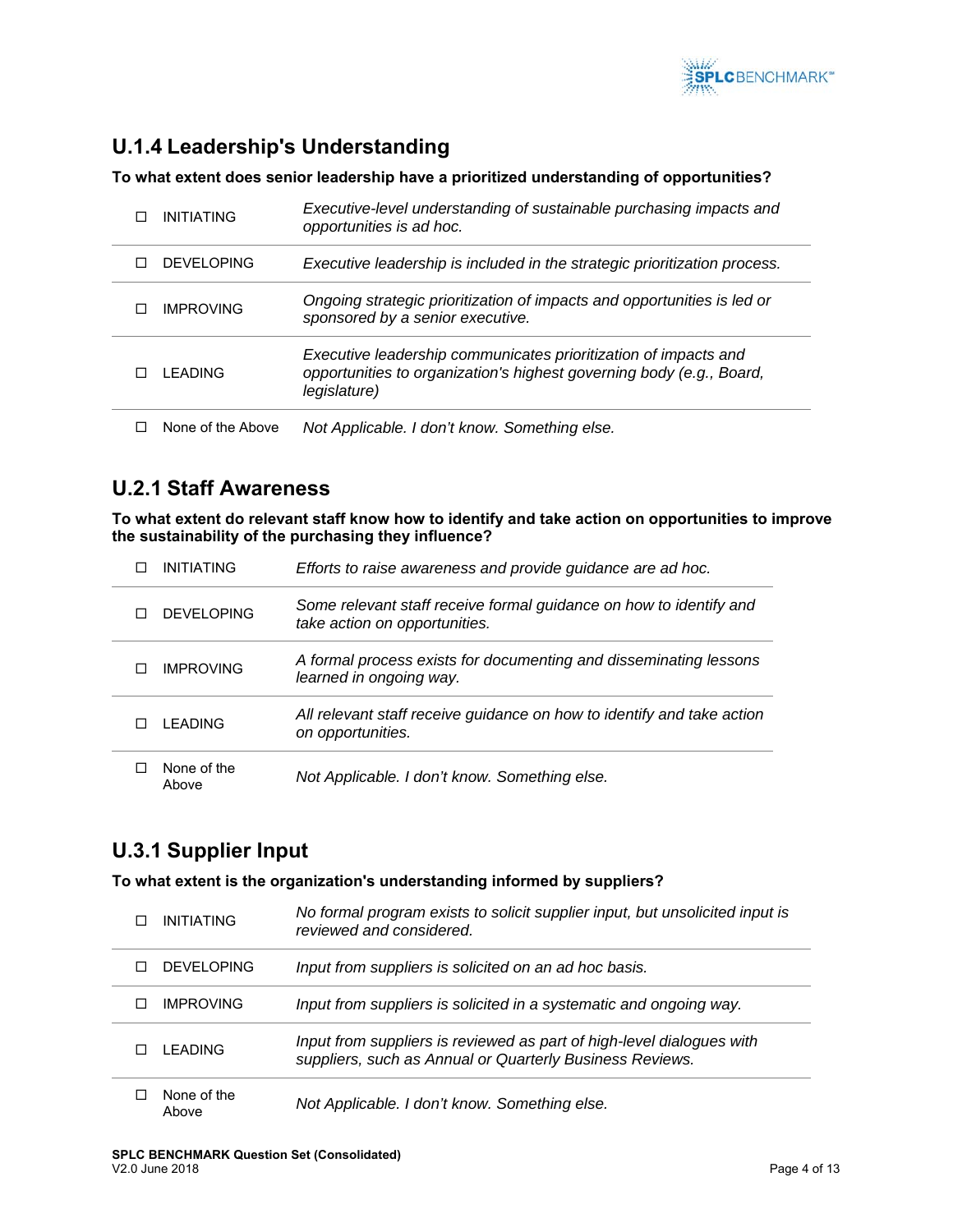

## **U.3.2 Stakeholder Input**

**To what extent is the organization's understanding informed by other external stakeholders?** 

| <b>INITIATING</b><br>ΙI | No formal program exists to solicit external stakeholder input, but<br>unsolicited input is reviewed and considered. |
|-------------------------|----------------------------------------------------------------------------------------------------------------------|
| DEVELOPING              | Input from external stakeholders is solicited on an ad hoc basis.                                                    |
| <b>IMPROVING</b>        | Input from external stakeholders is solicited in a systematic and ongoing<br>way.                                    |
| I FADING                | External stakeholders recognize the organization as a leader in<br>understanding the performance of its purchasing.  |
| None of the<br>Above    | Not Applicable. I don't know. Something else.                                                                        |

## **U.3.3 Multi-stakeholder Collaboration**

**How does the organization contribute to relevant multi-stakeholder efforts to understand the opportunity for broad market transformation?** 

| <b>INITIATING</b>    | Occasional participation as an observer.                 |
|----------------------|----------------------------------------------------------|
| DEVELOPING           | Regular participation as an observer.                    |
| <b>IMPROVING</b>     | Regular contributor of information and data.             |
| I FADING             | Regular contributor of expertise and thought leadership. |
| None of the<br>Above | Not Applicable. I don't know. Something else.            |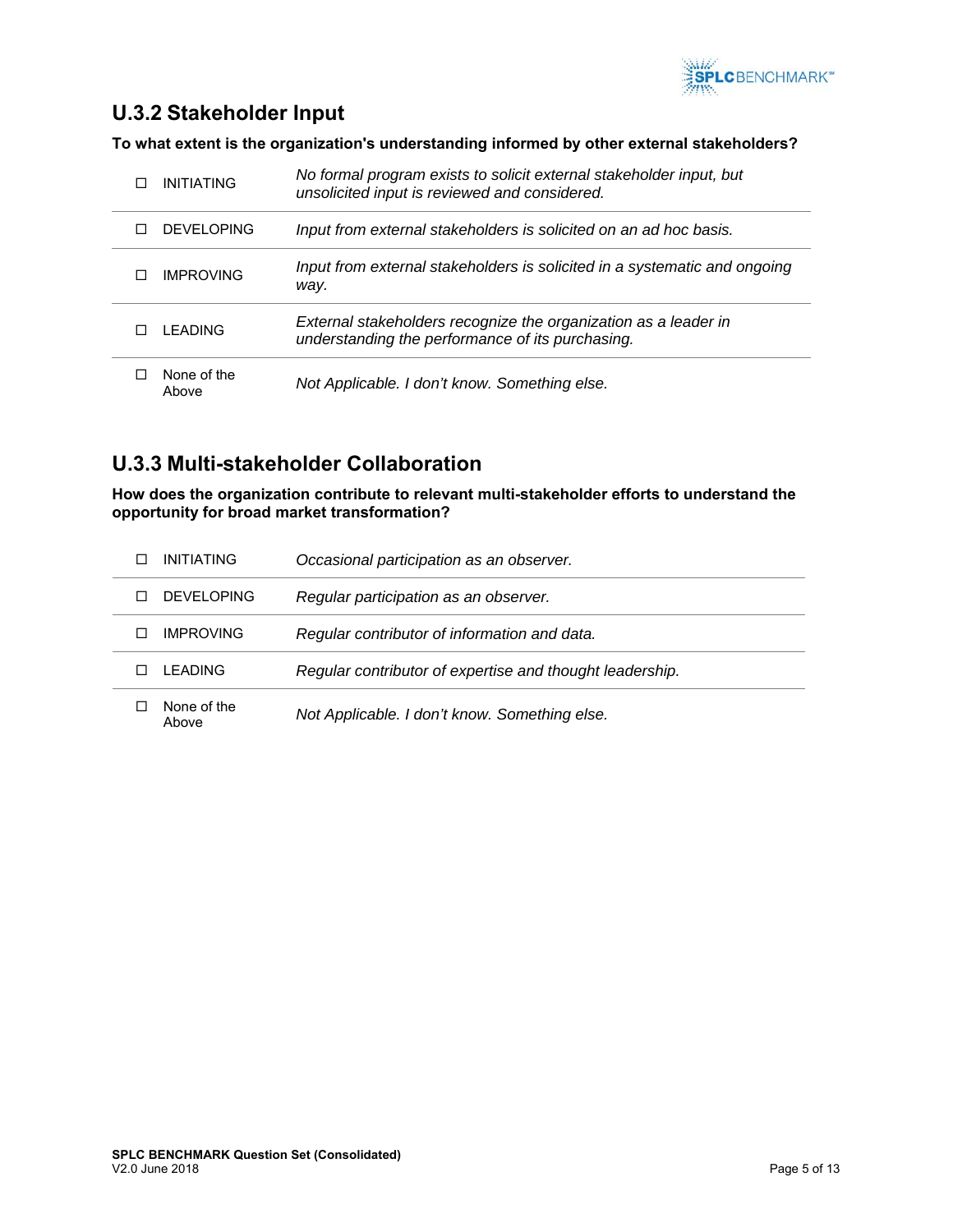

## **Principle #2: COMMITMENT**

An organization demonstrates leadership in sustainable purchasing through commitment. This section of SPLC BENCHMARK assesses the extent to which your organization commits to implementing a sustainable purchasing program that takes responsibility for the environmental, social, and economic impacts of its purchasing. This section includes *eight indicators*, as follows:

**Organization.** The organization's sustainable purchasing program has the necessary resources and executive support for implementing strategies that improve the environmental, social, and economic performance of the organization's purchasing.

- *C.1.1 Program Resources*
- *C.1.2 Program Integration*
- *C.1.3 Commitment to Program Strategies*
- *C.1.4 Priorities & Action Alignment*

**Employee / Buyer.** Management and relevant staff are engaged in developing the organization's sustainable purchasing strategies, and are accountable for implementation.

- *C.2.1 Staff Engagement*
- *C.2.2 Staff Accountability*

**Supplier / Stakeholder.** The organization's sustainable purchasing commitments are communicated to suppliers and other external stakeholders.

- *C.3.1 Supplier Engagement*
- *C.3.2 Stakeholder Engagement*

### **C.1.1 Program Resources**

#### **To what extent has the organization resourced a sustainable purchasing program?**

- o Resources (staff and budget) are assigned to design a sustainable purchasing program.
- o Resources are assigned to establish the program's operations.
- o The ongoing operation of the program is supported with dedicated resources and cross-functional participation.
- o Resources are assigned to support program evaluation, reporting, and continuous improvement processes.
- o None of the above

## **C.1.2 Program Integration**

#### **To what extent is the sustainable purchasing program integrated into strategic plans and commitments set by management?**

- o Program has informal/verbal senior management commitment.
- o Program has a senior management-level sponsor.
- o Program is refined periodically as part of annual or strategic planning processes led by senior management.
- Program has formal approval of chief executive or is shared with Board.

## **C.1.3 Commitment to Program Strategies**

#### **To what extent has the organization committed to program strategies for meaningfully addressing the following (previously identified) priority issues?**

- o The organization has identified at least one program strategy that target at least one priority issue.
- o The organization has approved for implementation at least one strategy that targets at least one priority issue.
- o The organization has approved for implementation at least two strategies that targets at least two priority issues.
- $\circ$  The organization has approved for implementation at least three strategies that targets at least three priority issues.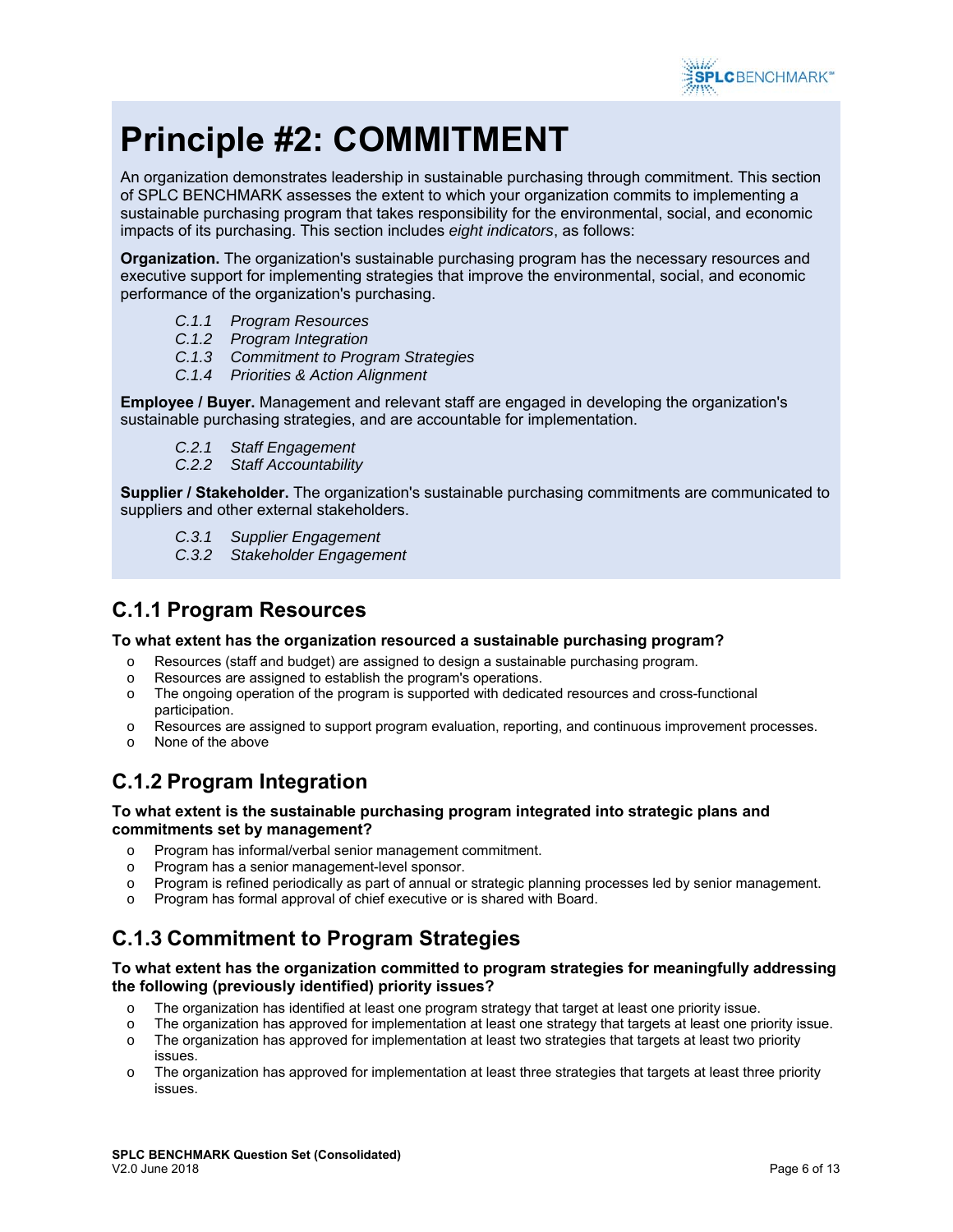

## **C.1.4 Priorities & Action Alignment**

#### **To what extent is the organization addressing the following (previously identified) priority issues?**

- o The sustainable purchasing program addresses at least one priority issue.
- o The program strategies address at least 25% of the priority issues.
- o The program strategies address at least 50% of the priority issues.
- The program strategies address at least 75% of the priority issues.

## **C.2.1 Staff Engagement**

#### **To what extent are relevant staff engaged in development of the sustainable purchasing program's goals and strategies?**

- o Staff engagement is limited or ad hoc.
- o Relevant staff are actively engaged in developing goals and strategies.
- o A cross functional group of staff provides input into goal-setting and strategy development in an ongoing way.
- o Cross-functional group includes executive involvement.

## **C.2.2 Staff Accountability**

#### **To what extent has your organization embedded sustainability into purchasing roles, responsibilities, and accountabilities?**

- o Sustainable purchasing roles are informally defined and recognized.
- o A point person is formally assigned with overall responsibility for coordinating the sustainable purchasing program and reporting on its progress.
- o Sustainable purchasing accountabilities and job-specific responsibilities are in place for management and relevant staff.
- o Accountability for sustainable purchasing at the company is formally assigned to top or executive management of the company, and/or there is Board-level review and responsibility for purchasing-related sustainability performance.

## **C.3.1 Supplier Engagement**

#### **How does the organization communicate its sustainable purchasing commitments to suppliers?**

- o The organization's supplier information website expresses a general commitment to sustainable purchasing.
- $\circ$  The organization's supplier information website describes the time-bound goals and strategies the organization has commit to.
- o The goals and strategies are included in ongoing two-way dialogues, such as supplier summits and annual business reviews.
- The organization's executive leadership communicates the time-bound goals and strategies to the organization's full supply base.

### **C.3.2 Stakeholder Engagement**

#### **How does the organization communicate its sustainable purchasing commitments to other external stakeholders?**

- o The organization's sustainability or CSR website expresses a general commitment to sustainable purchasing.
- o The organization's sustainability or CSR website describes the time-bound goals and strategies the organization has commit to.
- o Messages about the time-bound goals and strategies are incorporated into ongoing communication channels with key stakeholders, such as investors, customers, and NGOs.
- o The organization's executive leadership communicates the time-bound goals and strategies in communications with external stakeholders.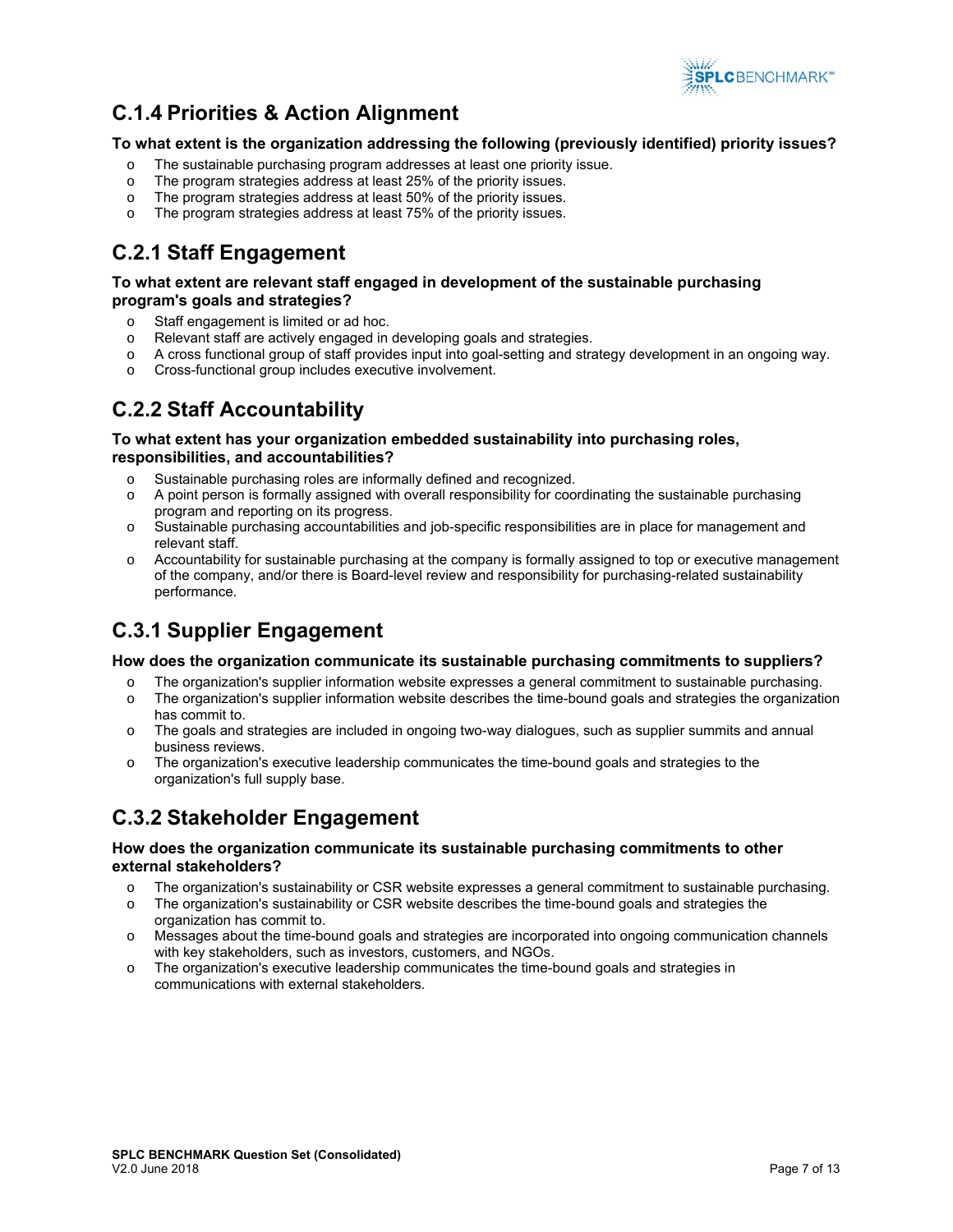

## **Principle #3: RESULTS**

An organization demonstrates leadership in sustainable purchasing through results. This section of SPLC BENCHMARK assesses the extent to which your organization delivers on its commitment to improve the relevant environmental, social, and economic impacts of its purchasing. This section includes *nine indicators,* as follows:

**Organization.** The environmental, social, and marketplace performance of the organization's purchasing meets or exceeds meaningful goals.

- *R.1.1 Program Evaluation*
- *R.1.2 Program Results*
- *R.1.3 Program Reporting*

**Employee / Buyer.** Staff are meeting or exceeding sustainable purchasing goals that are included in their performance expectations.

- *R.2.1 Staff Training*
- *R.2.2 Staff Evaluation*

**Supplier / Stakeholder.** Suppliers and stakeholders actively support meaningful improvements in the environmental, social, and economic performance of the organization's purchasing.

- *R.3.1 Product Evaluation*
- *R.3.2 Services Evaluation*
- *R.3.3 Supplier Evaluation*
- *R.3.4 Supplier Development*

### **R.1.1 Program Evaluation**

#### **To what extent does the organization measure the results of its sustainable purchasing program?**

- o The organization informally assesses the extent of implementation of the program.
- o The organization uses quantitative metrics to formally assess the extent of implementation of the program.
- o The organization estimates its contribution to collective (society-wide) goals using relevant units.
- Estimated contribution to collective (society-wide) goals is validated by an independent third party

### **R.1.2 Program Results**

#### **To what extent has the program achieved meaningful results?**

- o The goal for at least one priority strategy was partially achieved.
- $\circ$  The goal for at least one priority strategy was fully achieved OR the goals for at least two priority strategies were partially achieved.
- $\circ$  The goals for at least two priority strategies were full achieved OR the goals for at least three priority strategies were partially achieved.
- o The goals for at least three priority strategies were fully achieved.

### **R.1.3 Program Reporting**

#### **To what extent does the organization report its results?**

- o Progress is reported at the team level.
- o Progress is reported across the organization.
- o Progress is reported to senior management and/or Board.
- o Progress is publicly reported.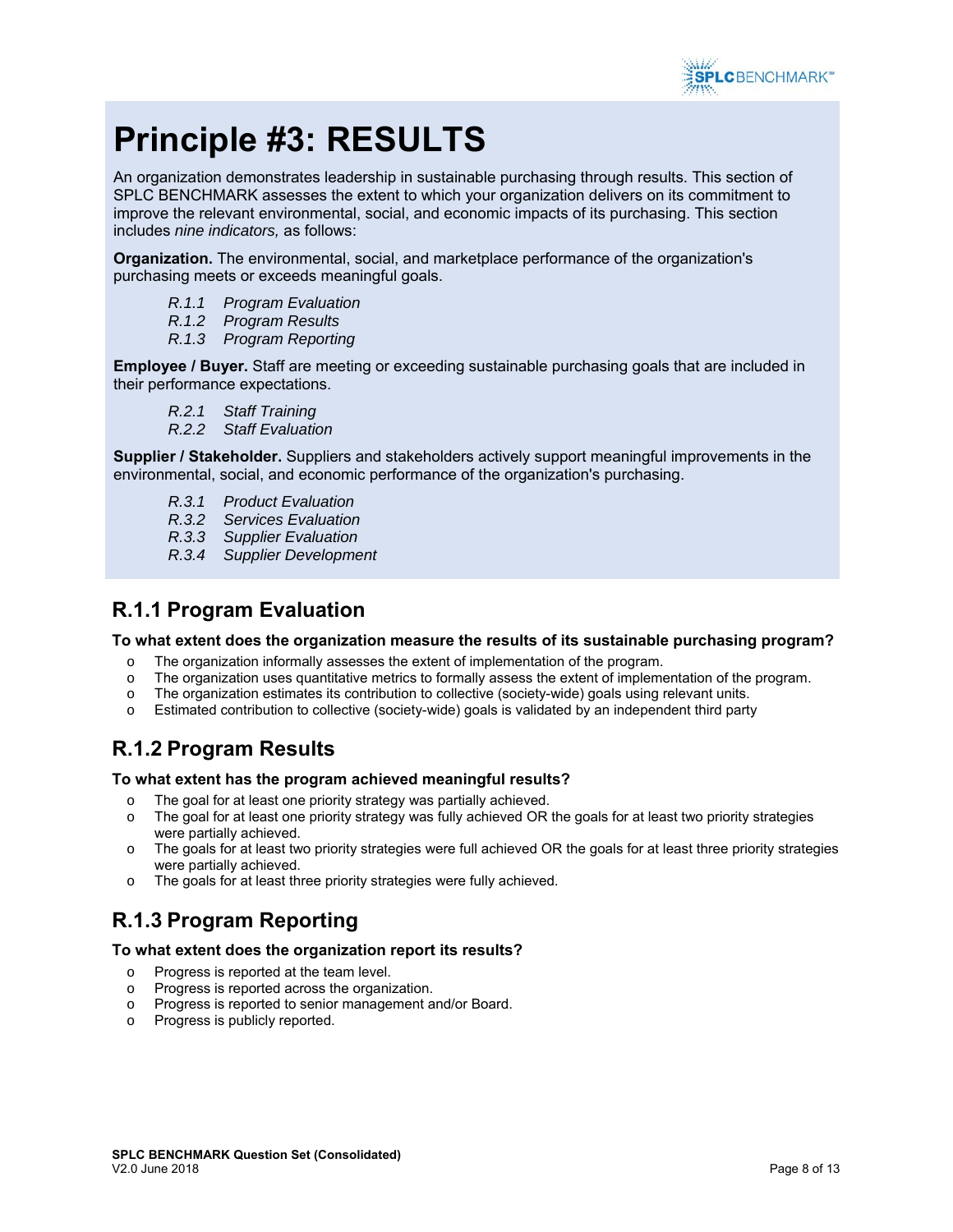

## **R.2.1 Staff Training**

#### **To what extent are staff trained to support implementation of sustainable purchasing program?**

- o Some relevant staff receive training.
- o Most relevant staff receive training.
- o All relevant staff receive training.
- All staff receive enough training and information to identify latent opportunities for improvement.

## **R.2.2 Staff Evaluation**

#### **To what extent are staff evaluated on their contribution to the success of the sustainable purchasing program?**

- o Contributions are recognized via an employee awards program.
- o Contribution is included in performance evaluation for some relevant staff.
- o Contribution is included in performance evaluation for all relevant staff.
- o Contribution is included in the performance evaluation of executive leadership.

## **R.3.1 Product Evaluation**

#### **To what extent are sustainability criteria embedded in the evaluation of the products the organization purchases?**

- o Product evaluation includes sustainability criteria on an ad hoc basis.
- o Product evaluation includes sustainability criteria for some priority categories.
- o Product evaluation includes sustainability criteria for most priority categories.
- o Product evaluation includes sustainability criteria for all priority categories.

## **R.3.2 Services Evaluation**

#### **To what extent are sustainability criteria embedded in the evaluation of the services the organization purchases?**

- o Service evaluation includes sustainability criteria on an ad hoc basis.
- o Service evaluation includes sustainability criteria for some priority categories.
- Service evaluation includes sustainability criteria for most priority categories.
- o Service evaluation includes sustainability criteria for all priority categories.

## **R.3.3 Supplier Evaluation**

#### **To what extent does the organization evaluate its suppliers' enterprise-wide sustainability?**

- o Questions about a supplier's sustainability programs are sometimes included in solicitations on an ad hoc basis.
- o Questions about a supplier's sustainability programs are included in solicitations in high risk/priority categories.
- o The organization periodically assesses the sustainability capabilities of its suppliers in priority segments of its supply base (e.g., high risk categories, top 100 suppliers), and incorporates those assessments into its supplier relationship management.
- o The organization uses third party verified reporting platforms, rating systems, or certifications to assess its suppliers' sustainability capabilities, and incorporates those assessments into supplier performance reviews and/or scorecards.

## **R.3.4 Supplier Development**

#### **To what extent does the organization actively support the development of suppliers' sustainability performance?**

- o Suppliers are provided general information about how companies can improve their sustainability performance.
- o Suppliers are provided information or tools to help them assess their current sustainability performance against best practices and/or peers.
- o Supplier training on sustainability is provided, hosted, and/or subsidized by your organization.
- o Suppliers that achieve a certain level of sustainability performance are recognized and/or rewarded by the organization.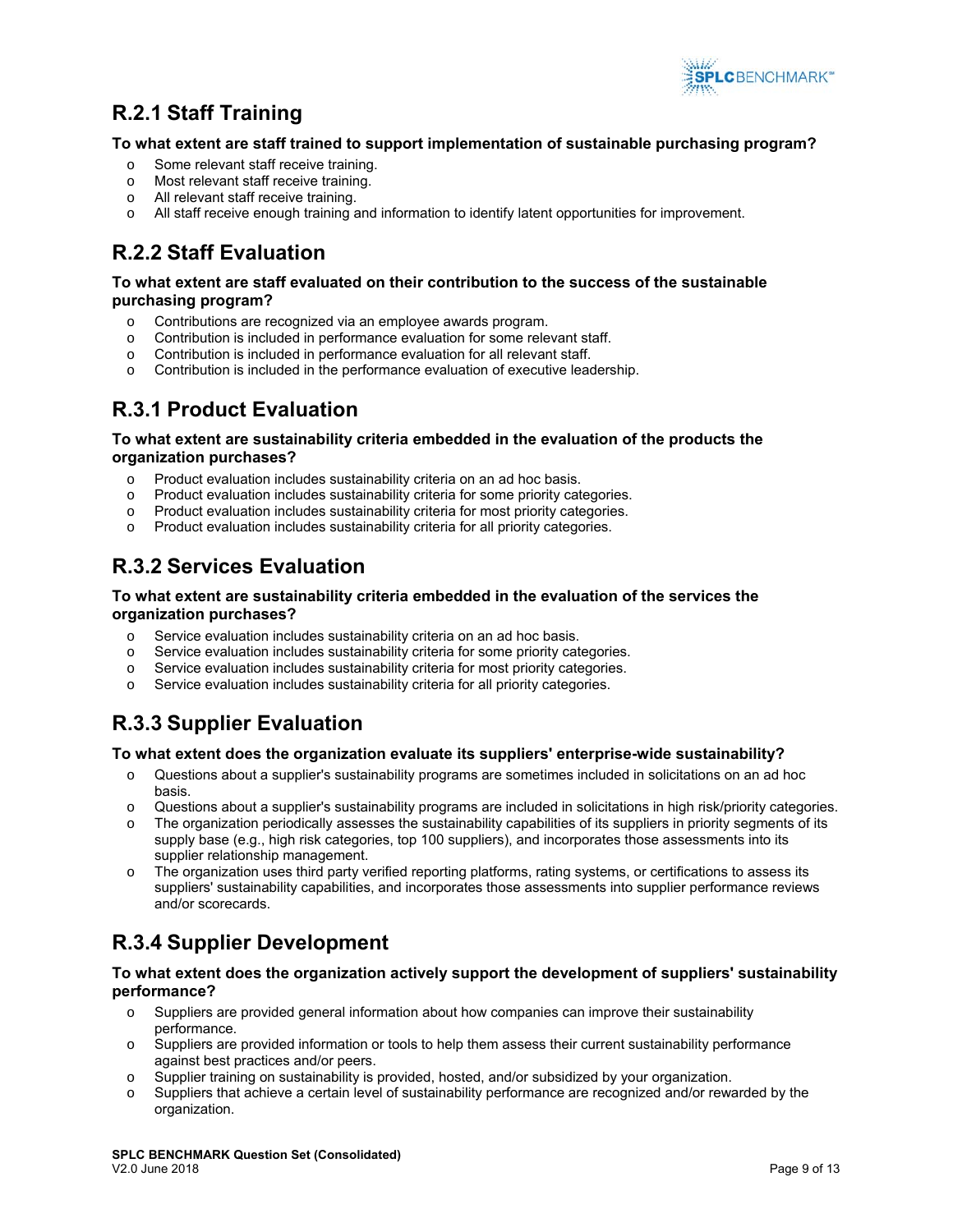

## **Principle #4: INNOVATION**

An organization demonstrates leadership in sustainable purchasing through innovation. This section of SPLC BENCHMARK assesses the extent to which your organization actively promotes internal and external innovation that advances a positive future. This section includes *eight indicators*, as follows:

**Organization.** The organization actively encourages and supports new approaches that improve the environmental, social, and economic impacts of its purchasing and supply chains.

- *I.1.2 Performance-based Specifications*
- *I.1.3 Total Cost of Ownership & Full Cost Accounting*
- *I.1.4 Approaches*

**Employee / Buyer.** The organization trains and rewards staff for fostering market competition and innovation that improve the environmental, social, and economic impacts of its purchasing and supply chains.

- *I.2.1 Innovation Training*
- *I.2.2 Competition Training*

**Supplier / Stakeholder.** The organization engages and assists suppliers and stakeholders in developing new approaches that improve the environmental, social, and economic impacts of its purchasing and supply chains.

- *I.3.1 Small and Medium Enterprise Purchasing*
- *I.3.2 Supporting Supplier Innovation*
- *I.3.3 Supplier Diversity*

### **I.1.1 Non-financial Award Criteria**

**What proportion of eligible procurements include non-financial award criteria that directly address potential environmental, social, and/or economic impacts?** 

- o 5% to 25%
- o 26% to 50%
- o 51% to 75%
- o 76% to 100%

### **I.1.2 Performance-based Specifications**

**What proportion of eligible procurements use performance-based specifications to clearly communicate environmental, social, and/or economic goals for which creative solutions are requested?** 

- o 5% to 25%
- o 26% to 50%
- o 51% to 75%
- o 76% to 100%

## **I.1.3 Total Cost of Ownership & Full Cost Accounting**

#### **What proportion of eligible procurements is evaluated using total cost of ownership (TCO) and/or full cost accounting (FCA)?**

- o Some are evaluated for total cost of ownership (TCO).
- o Most are evaluated for total cost of ownership (TCO).
- o All are evaluated for total cost of ownership (TCO), and some are evaluated using full cost accounting (FCA).
- o All are evaluated using full cost accounting (FCA).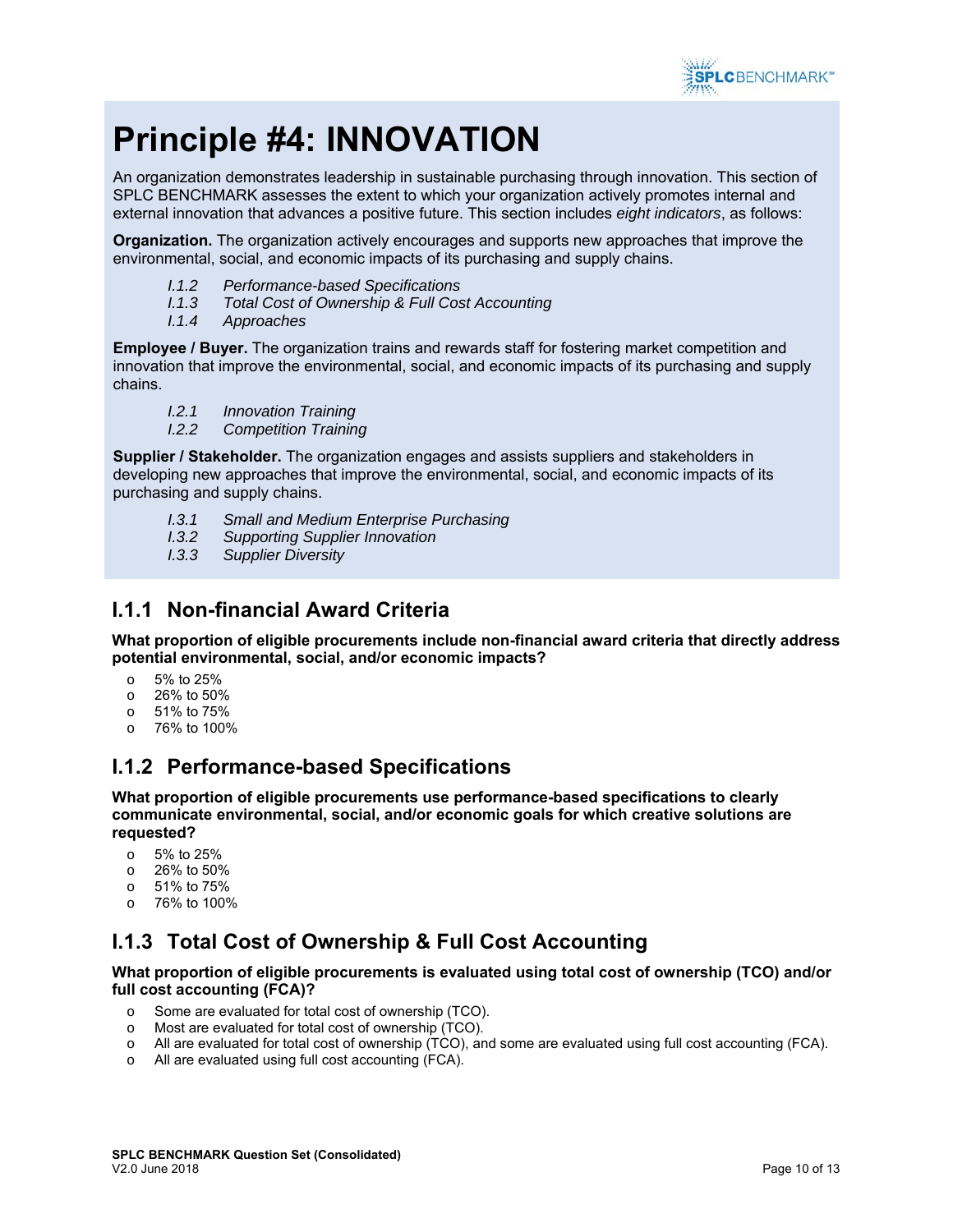

## **I.1.4 Approaches**

#### **Which of the following are used as part of the organization's approach to procuring innovation?**

- $\Box$  Market analysis to identify current best practices
- $\Box$  Consultation with peers who have procured innovation in the category
- $\Box$  Forward commitments, advance notifications, or other forms of early notice of upcoming contracts and procedure changes.
- $\Box$  Preliminary market consultations
- $\Box$  Competitive dialogues or consultations
- $\Box$  Mechanisms to share risks of innovation between supplier and purchaser
- $\Box$  Mechanisms and/or policies for managing intellectual property
- $\Box$  Formal written strategy or policy for procuring innovation
- $\Box$  Sharing innovation procurement lessons with peer organizations (e.g. through case studies)
- $\Box$  Collaborating with other purchasers to foster innovation in a particular category or joint procurement"
- $\Box$  Other:
- $\Box$  Other:
- $\Box$  Other:

## **I.3.1 Small and Medium Enterprise Purchasing**

**What proportion of eligible procurements are made Small and Medium Enterprise (SME)-friendly?** 

- o 5% to 25%
- o 26% to 50%
- o 51% to 75%
- o 76% to 100%

### **I.3.2 Supporting Supplier Innovation**

#### **To what extent does the organization actively promote supplier innovation?**

- o Offers an opportunity for all suppliers to provide input on procurement processes.
- o Hosts a meeting for all interested suppliers at least once per year, to receive input on how to improve procurement processes to foster supplier innovation.
- $\circ$  Actively engages the supplier community on a pre-competitive basis in advance of tendering.
- Established mentoring programs to develop and grow suppliers' capacity to deliver innovations that address environmental, social, and economic impacts.

## **I.3.3 Supplier Diversity**

#### **To what extent does the organization promote supplier diversity?**

- o Include diverse suppliers as contractors when requested by internal customer.
- o Contract diverse suppliers at every opportunity, regardless of whether customer asked for it.
- o Actively pursue new diverse suppliers to work with (e.g., through supplier diversity agencies and councils).
- o Established mentoring programs to develop and grow diverse suppliers.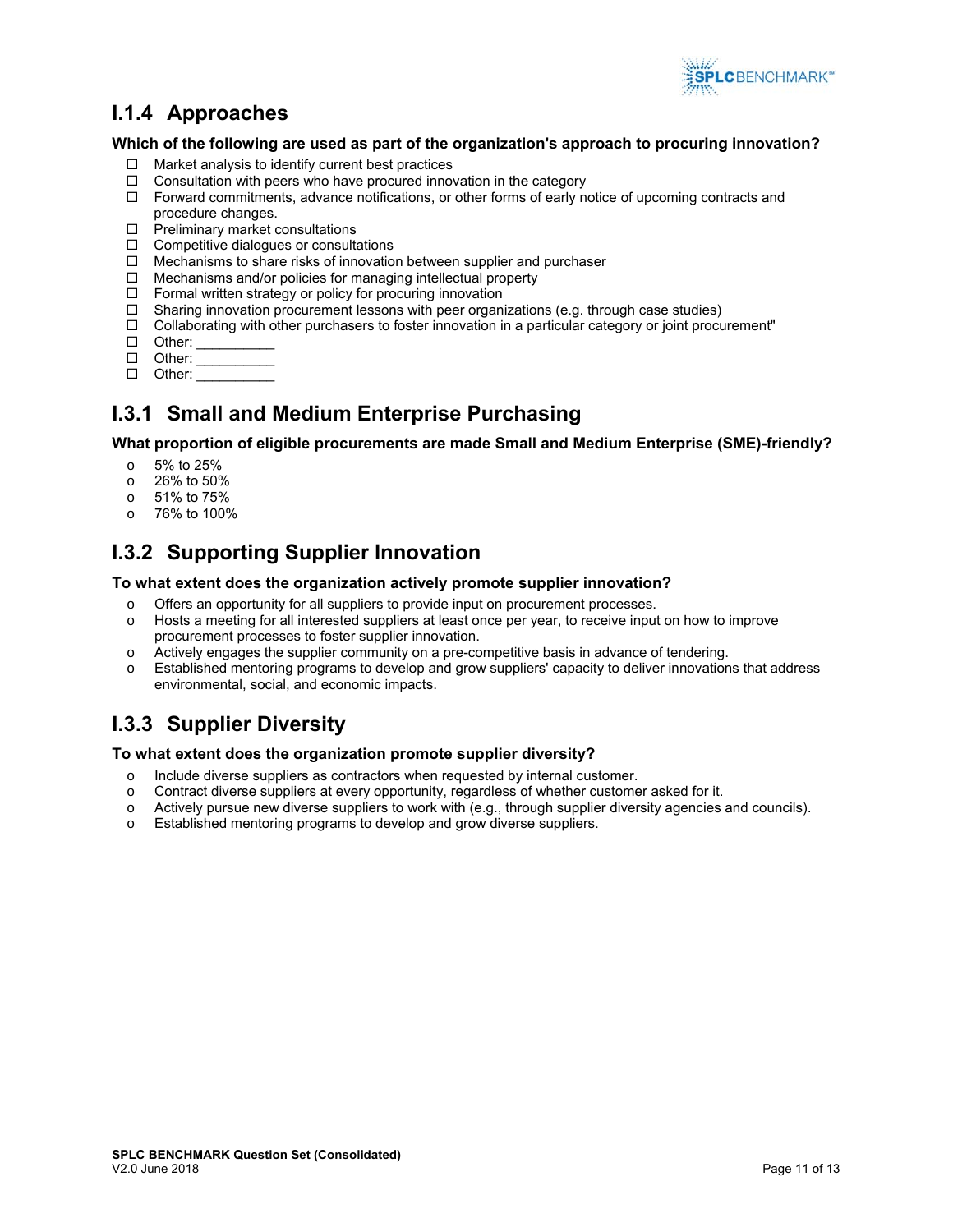

## **Principle #5: TRANSPARENCY**

An organization demonstrates leadership in sustainable purchasing through transparency. This section of SPLC BENCHMARK assesses the extent to which your organization solicits and discloses information that supports a marketplace of innovation. This section includes *seven indicators*, as follows:

**Organization.** The organization actively encourages and enables transparency of information about the environmental, social, and economic performance of products, services, and supply chains.

- *T.1.1 Product Sustainability Disclosure*
- *T.1.2 Product Information Sharing*
- *T.1.3 Streamlining Product Transparency*

**Supplier / Stakeholder**. The organization engages suppliers and stakeholders in collecting and disclosing information about the environmental, social, and economic performance of products, services, and supply chains.

- *T.3.1 Transparency Risk Assessment*
- **Beneficial Ownership Disclosure**
- *T.3.3 Supplier Sustainability Disclosure*
- *T.3.4 Public Supplier Performance Goals*

## **T.1.1 Product Sustainability Disclosure**

#### **In the past year, what actions did your organization take to encourage the disclosure of information about the sustainability of products or services?**

- o Requested sustainability-related product information for some relevant solicitations.
- o Requested sustainability-related product information for most relevant solicitations.
- o Required suppliers to disclose sustainability-related product/service information.
- o Supported and/or participated in multi-stakeholder initiatives to encourage disclosure of sustainability-related product/service information.

## **T.1.2 Product Information Sharing**

#### **To what extent does the organization share relevant information about the sustainability of the products or services it uses?**

- o Sustainability information is available upon request.
- o Sustainability information is typically presented to end users of the products and services.
- o Sustainability information is typically presented to end users and the general public.
- Sustainability information is typically public, as is information about how to buy products and services with similar sustainability attributes (e.g., sharing specifications).

## **T.1.3 Streamlining Product Transparency**

#### **To what extent does the organization contribute to efforts to streamline the sharing of sustainability information about products or services?**

- o Sometimes look for standard ways of requesting information.
- o Always look for standard ways of requesting information.
- o Make requests using shared systems that allow suppliers to report once to many purchasers.
- o Make requests using shared systems with streamlined processes for validating the information provided.